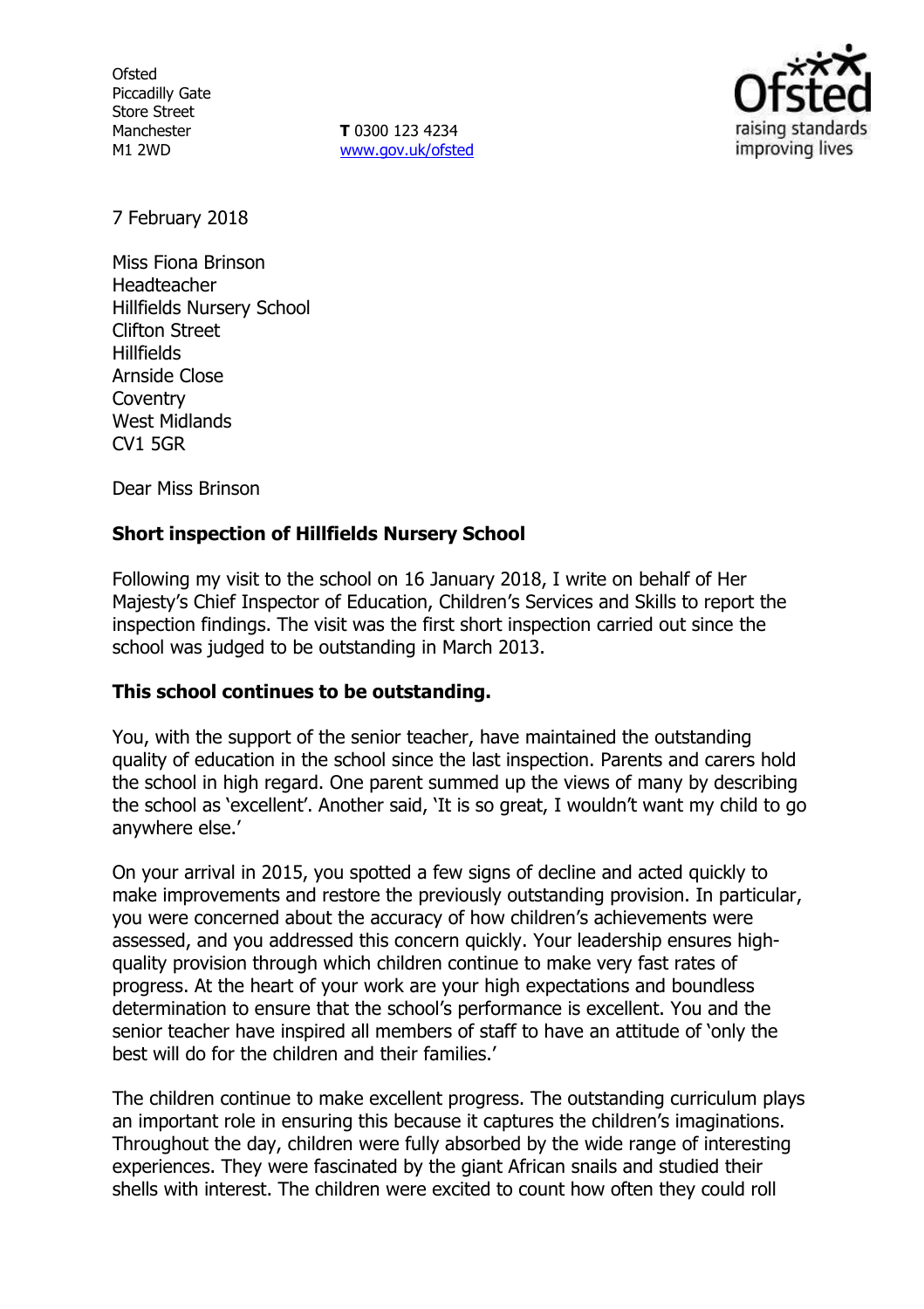

energetically on a mat. They thoughtfully discussed and explored the capacity of containers when pouring water. The environment is well organised, with both the inside and outdoor areas ensuring that children have available a wide range of wellthought-out learning experiences. As children play, staff skilfully ask questions and encourage children to think, talk and explore ideas. This deepens children's understanding of what they are learning.

The high level of interest that the curriculum provides, along with the excellent teaching provided by staff, promotes outstanding behaviour. Children play and interact extremely well and are polite and caring towards one another. No unwanted behaviour was seen during my visit. Records and conversations with parents show that this is normally the case. Children follow the very clear nursery routines and the staff's gently given instructions about how they should behave. One parent summed this up perfectly by saying that the nursery was 'a happy place to meet new friends'.

Governors are now keeping a much closer eye on the school's performance. Governors are skilled at checking on the quality of the school's work and have a strong grasp of its many strengths. They use knowledge gained from regular visits and meetings with staff to check information about children's welfare and progress. Governors ask relevant and searching questions to help ensure that the highest standards are maintained. Governors share your determination for the school to be a great success. They conscientiously pay close attention to improving their skills to help them fully play their role in this success. The chair of governors has been at the forefront of the governors' work in ensuring that improvements were made quickly following your initial identification of some emerging weaknesses. Together you have ensured that there have been no distractions to prevent the children from receiving the highest standards of care and education.

You have maintained excellent relationships with parents. They value highly the range of workshops and help provided by the nursery. Parents talked about how well the staff listen to them and act quickly to support them when necessary. Parents commented on the high level of care that all staff provide and how quickly children settle into the nursery. During some sessions, parents are encouraged to remain with their children and play with them. This helps parents to find ways to support their children at home. Relationships are warm; all parents say that they are made to feel very welcome.

## **Safeguarding is effective.**

Safeguarding remains a strength. Staff keep a very caring watch over each child. Staff know what to do if they see any signs that a child might be experiencing difficulties. Staff receive regular training about a wide range of safeguarding matters, most recently concerning female genital mutilation, child sexual exploitation and the government's 'Prevent' duty. There is a strong emphasis placed on promoting respectful and tolerant attitudes towards different religions and cultures. Staff provide children with opportunities to learn about how to keep safe including when using modern technology. Classrooms are well organised to ensure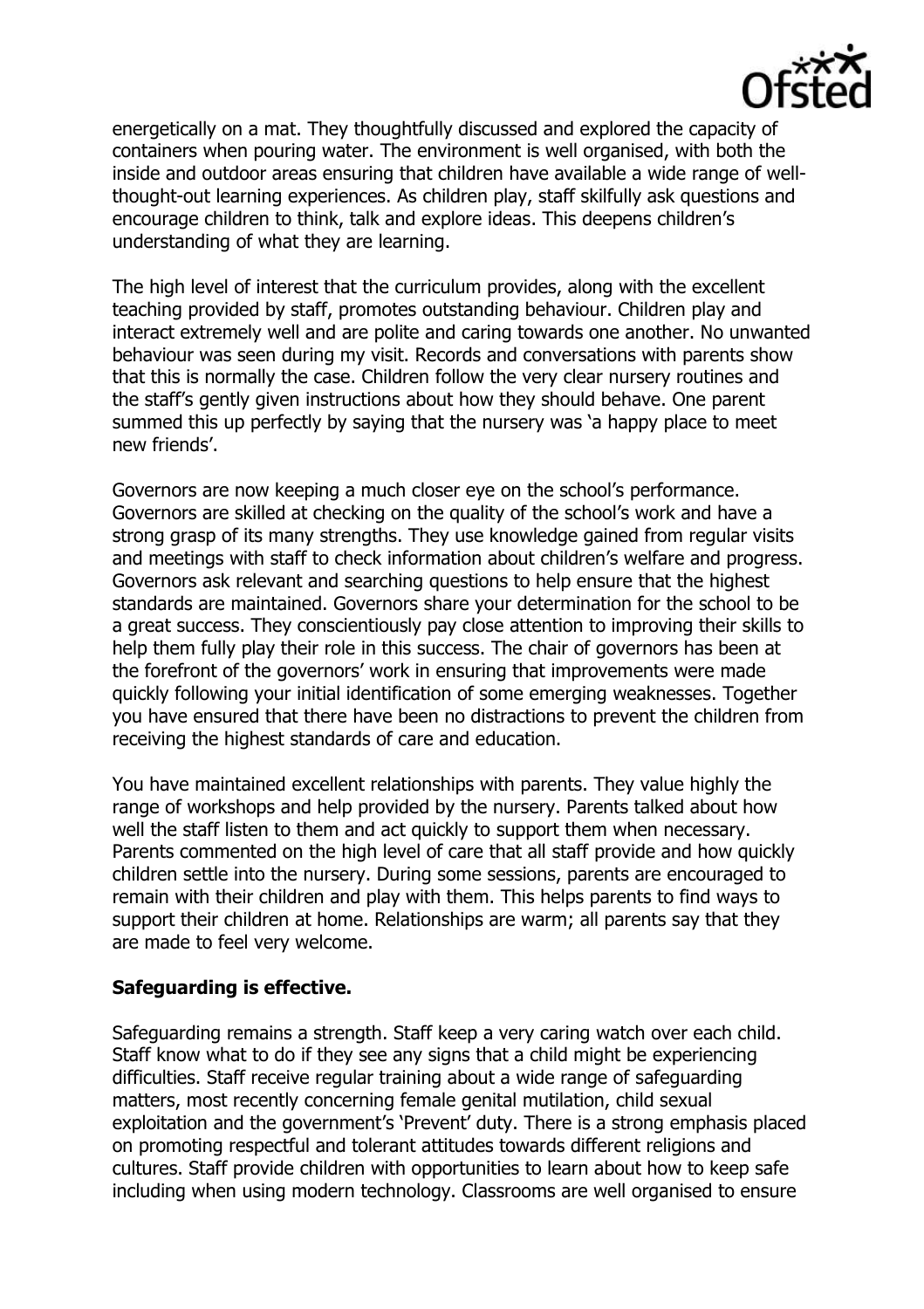

that children can move about freely and safely. Leaders make regular checks to make sure that this remains the case.

Governors take their safeguarding responsibilities very seriously. The governor assigned to oversee safeguarding makes regular visits to examine the school's work in this area. Leaders responsible for safeguarding work closely with external agencies to ensure that children who are of concern receive the support they need.

All required checks are made when staff are recruited and new staff receive safeguarding training when they join the school.

# **Inspection findings**

- Children make very fast progress in all areas of their learning from starting points that are much lower than typical for their age. They make particularly fast progress in developing their writing and mathematics skills. As a result, by the end of their time in nursery, most children reach the standards that are typical for their age. Children reach particularly high standards in their personal, social and emotional development and physical development. Children who have special educational needs (SEN) and/or disabilities and those who speak English as an additional language also make rapid progress. The school is very successful at ensuring that all the different groups of children it caters for achieve equally well. As a result, children are well prepared for the next stage of education.
- Plans to use additional funding to help disadvantaged children achieve better are very successful. You have improved the quality of these plans and have selected the most effective methods of accelerating this group's progress. As a result, disadvantaged children are making very fast progress and reaching standards that are close to the other children in the nursery. In a few cases, plans do not identify or address the full range of barriers faced by disadvantaged children, such as their lower rates of attendance. Although children who do not attend regularly are achieving well, with better attendance, they could make even faster progress.
- You have identified the children's particularly low starting points in literacy and mathematics. You have successfully focused on improving their mathematical skills, which has led to them making rapid progress in this subject. Staff develop children's mathematical understanding by providing lots of interesting opportunities in classrooms and outdoors. Children enjoy counting, learning to use mathematical words and investigating the properties of shapes. Writing skills are also well promoted in all sessions and, as a result, children make fast progress in this area. Children are encouraged to develop their skills in forming letters and enjoy interesting opportunities to write independently. Staff teach phonics well and provide plenty of opportunities for children to listen to stories. Leaders have recently purchased new books for children to enjoy. Reading is taught well but children find the activities provided to promote their independent reading skills less engaging. As a result, although children learn to read quickly, they show less interest in this area and do not reach such high standards as in other areas of the curriculum.